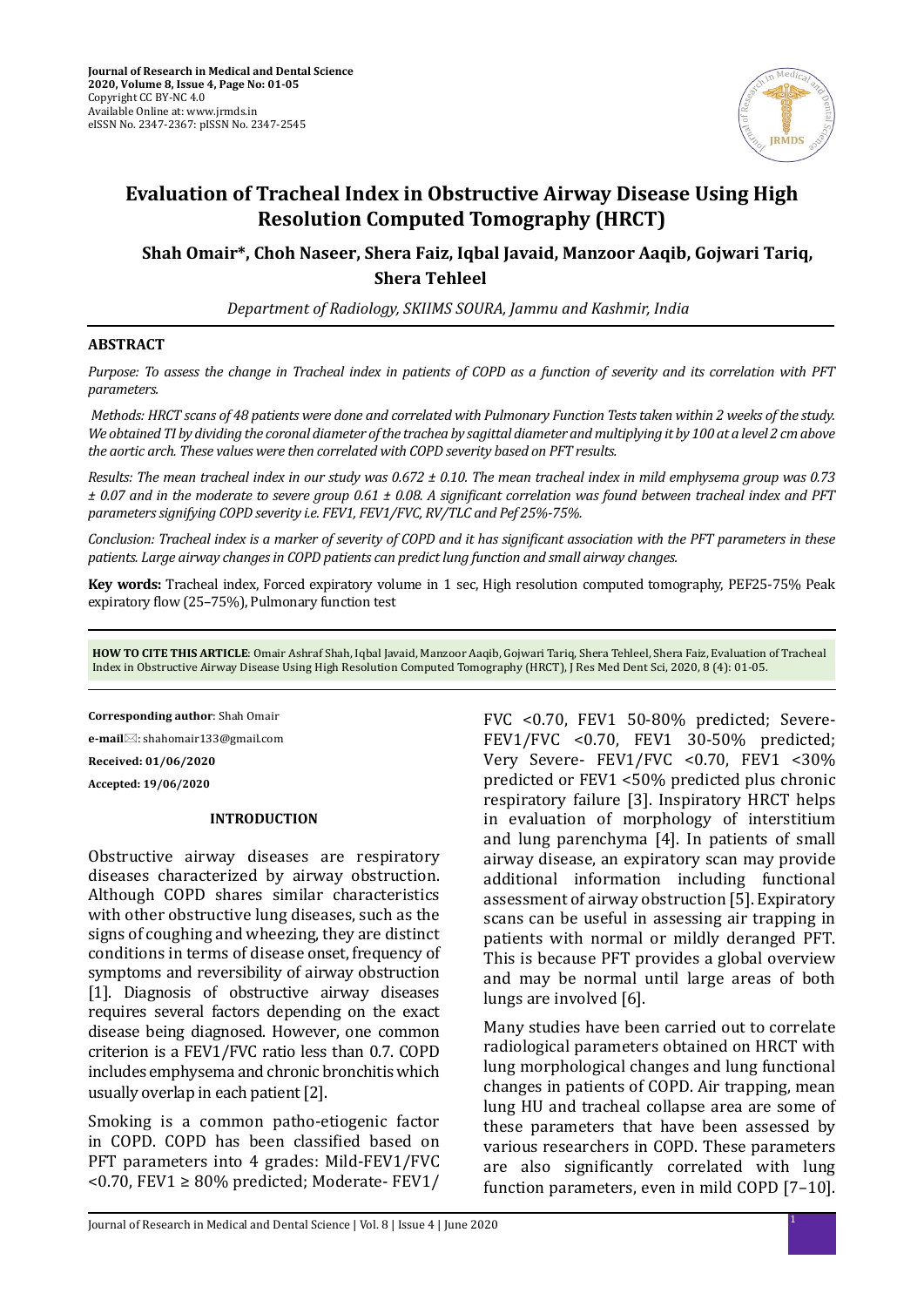Tracheal index is one parameter that assesses the large airway change in patients with COPD. This index is calculated on axial HRCT scans by dividing the maximum coronal diameter by maximum sagittal diameter. The level of measurement has varied among various studies but 2 cm above the aortic arch appears to be the best level for measurement. Saber-sheath trachea, a common feature seen in COPD patients has been defined as a tracheal index (TI) of less than 2/3 or 0.67 [11].

Our study was aimed to find out the large airway changes in the patients of COPD and to assess whether the large airway changes can predict the severity of COPD associated PFT changes. The association of degree of emphysema with large airway abnormalities in the form of tracheal index was also sought in our study.

#### **METHODS**

The study was an observational prospective study and was conducted in Department of Radio diagnosis and Imaging SKIMS Srinagar from October 2016 to June 2018. The patients included in our study were referred from the Department of Pulmonology as cases of obstructive airway disease. Pregnant patients, those with lung mass/consolidation and those with pleural effusions were excluded from the study.

### **CT scanning protocol**

All CT scans were done in the Department of Radio-diagnosis & Imaging SKIMS, Soura using CT SOMATOM SENSATION 64 with the following parameters:

120 kV voltage, 150 mA tube current, 5 mm section thickness, 0.5–0.6 s tube rotation, and 1.25 mm detector collimation. Inspiratory scans were obtained at the end of full inspiration. Images were reconstructed with a slice thickness of 1 mm and a reconstruction interval of 0.5 mm using B-70 sharp kernel.

### **Interpretation of CT scans**

The HRCT scans were assessed by a radiologist with 5 years' experience in thoracic imaging. The morphology and degree of emphysema in all patients was assessed. The patients were divided into two groups according to Inspiratory Reserve Volume <-950 value i.e. the volume of lung between -950 HU and -1024 HU. Mild emphysema group (IRV <-950 <15%) and moderate to severe emphysema group (IRV<- 950 >15 %,). -950 HU has been validated by many previous studies as being the threshold for emphysema. The large airway changes were noted, and tracheal index calculated by dividing the maximum coronal diameter by maximum sagittal diameter. The measurements were obtained at a level 2 cm above the aortic arch on axial plane. Three measurements were obtained by a single observer and a mean of these three measurements was taken as the final value.

### **Pulmonary function tests**

PFTs were performed within 2 weeks of obtaining CT scans using PC BASED MEDIKRO WINDOWS SPIROMETER WITH SOFTWARE VERSION 1.8 manufactured by MEDIKRO OY Finland. The spirometric parameters were recorded in accordance with the American Thoracic Society Guidelines 2005. The tracheal index values were then correlated with PFT parameters to look for any significant relation.

The values were expressed as mean ± SD. We segregated our patients into mild and moderatesevere emphysema groups based on values of inspiratory relative volume <–950. Comparisons of tracheal index between the moderate to severe emphysema group and mild emphysema group were done using the two sample Independent t-test, one-way analysis of variance and Pearson's correlation coefficient. Tracheal index values were also correlated with PFT parameters. p -value less than 0.05 was statistically significant.

### **RESULTS**

## **Patient profile**

We conducted HRCT scans of 48 COPD patients and correlated them with PFT results. Of the 48 patients in our study, 20(42%) were females and 28(58%) were males. The mean age of patients in our study was  $52.27 \pm 13.30$  yrs. The age range was 40–80yrs.

## **Smoking history**

Among the 48 patients in our study, 43(90%) were smokers and 5(10%) were nonsmokers. A significant difference in PFT parameters and tracheal index between smokers and nonsmokers was found in our study (p<0.005).

### **Inspiratory relative volume -950--1024 HU (IRV <-950)**

The mean value of IRV <-950 in our patients was  $14.26\% \pm 6.22\%$ . The patients were divided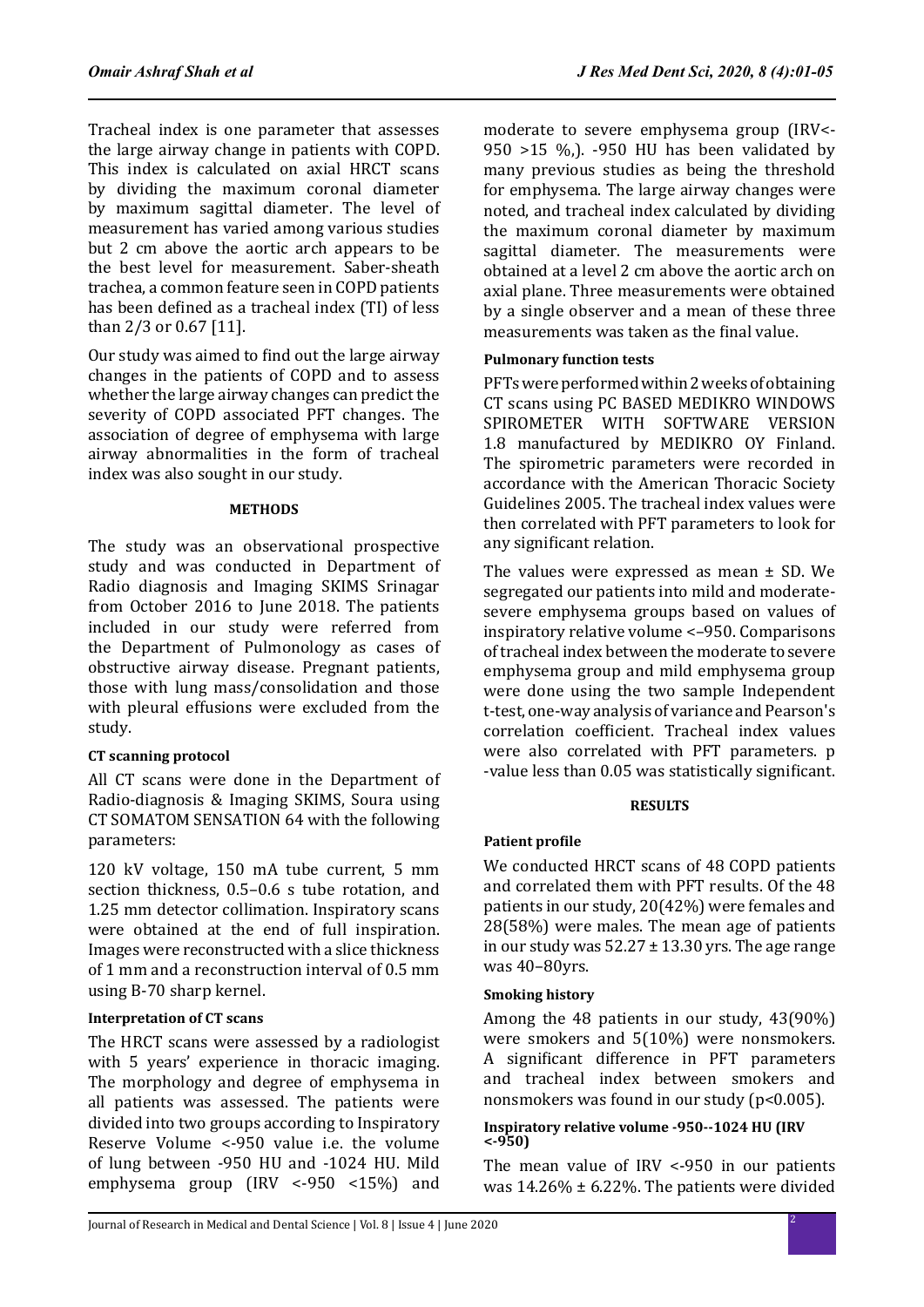into two groups according to IRV <-950 values: Mild emphysema group (IRV <-950 <15%, mean value=8.79%  $\pm$  3.21%, mean age=50.12  $\pm$  13.3) and moderate to severe emphysema group (IRV<-950 >15%, mean value=19.72% ± 2.58%, mean age=54.44 ± 13.20) (Table 1).

### **Tracheal index**

The tracheal index was calculated by the formula: Coronal tracheal diameter/ Sagittal tracheal diameter.

The measurements were taken 2cm above aortic arch in axial planes. The mean tracheal index in our study was  $0.672 \pm 0.10$ . The mean tracheal index in mild emphysema group was  $0.73 \pm 0.07$ and in the moderate to severe group  $0.61 \pm 0.08$ (Figure 1).

#### **Correlation of tracheal index with PFT parameters**

We correlated the tracheal index in our patients with the PFT parameters obtained within 2 weeks of the HRCT scan. We found a significant correlation between the PFT parameters signifying airway dysfunction i.e. FEV1 (p value .003), FEV1/FVC (p value <0.0001), RV/TLC (p value <0.0001), Pef 25% -75 % ( p value 0.047) and tracheal index (Table 2 and Figure 2).

**Table 1: Mean IRV and division of patients into two groups: mild emphysema group and moderate-severe emphysema group.**

| Group                     | N  | <b>Mean IRV</b>      |
|---------------------------|----|----------------------|
| Mild emphysema            | 24 | $8.79\% \pm 3.21\%$  |
| Moderate-severe emphysema | 24 | $19.72\% \pm 2.58\%$ |
| Total                     | 48 | $14.26% \pm 6.22%$   |



**Figure 1: Saber sheath trachea in a 45-year-old male smoker sagittal diameter more than coronal and a tracheal index of 0.6. Correlation of tracheal index with PFT parameters**

|                |                     | fev1      | fev1 fvc  | Pef 25%-75% | rv tic     |
|----------------|---------------------|-----------|-----------|-------------|------------|
| Tracheal index | Pearson Correlation | $0.419**$ | $0.552**$ | 0.277       | $-0.530**$ |
|                | p-value             | 0.003     | < 0.0001  | 0.047       | < 0.0001   |
|                | N                   | 48        | 48        | 48          | 48         |





**Figure 2: Tracheal dimensions in a 45-year-old male normal individual with no COPD having a tracheal index of 0.73.**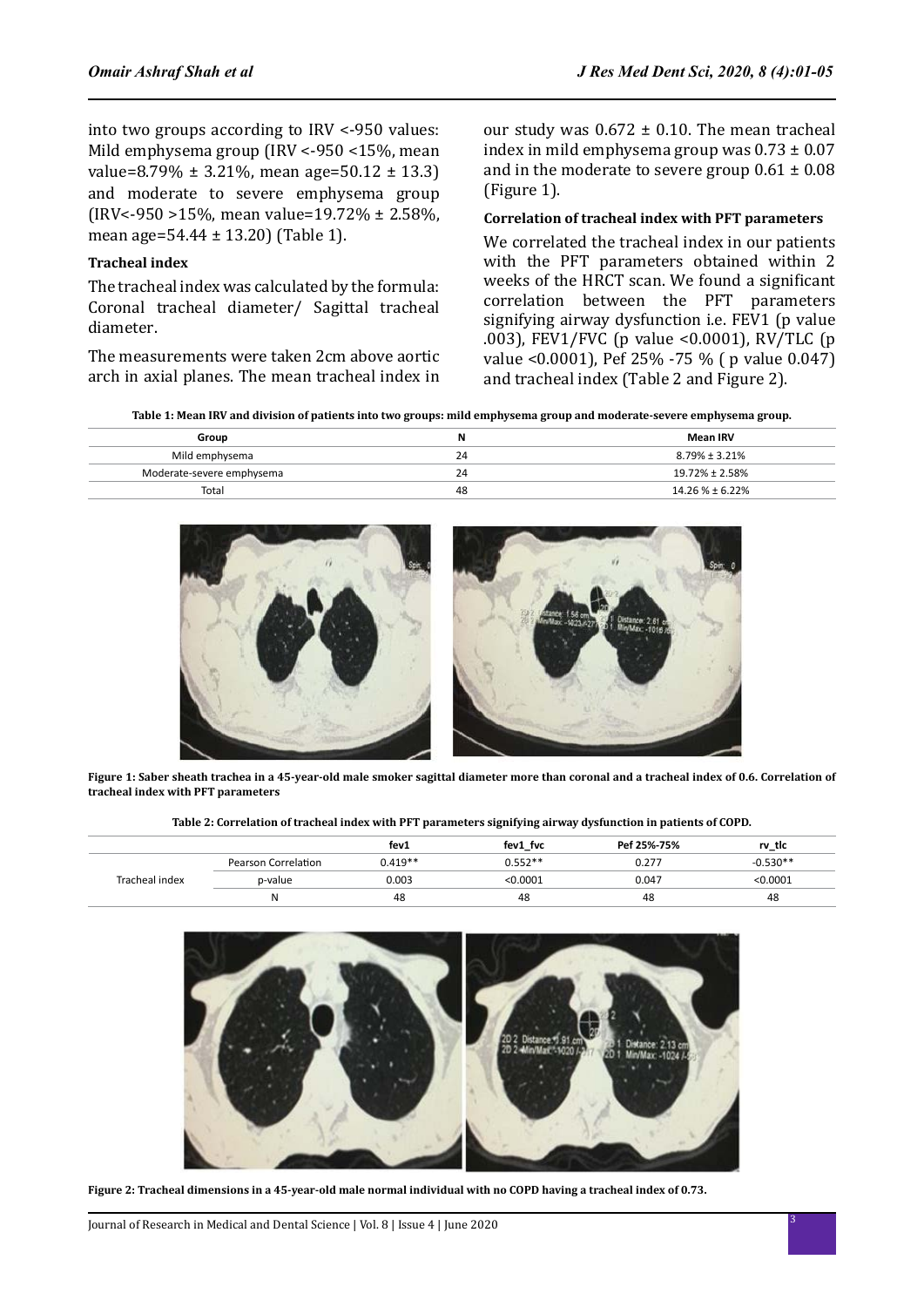### **DISCUSSION**

This study was conducted over a period of 2 years in our center and included 48 patients with a mean age of  $52.27 \pm 13.30$  yrs.  $(40 - 80$ yrs). The male to female ratio in our study was 28(58%): 20 (42%). These are concordant with the numbers in the studies done by Trigaux et al. [12] and Muro et al. [13]. Among the 48 patients in our study 43(90%) were smokers and 5(10%) were smokers.

We conducted inspiratory HRCT scans in all our patients and obtained the tracheal measurements after transferring the images to a dedicated workstation. After obtaining the scans we divided our patients into two groups according to the degree of emphysema. This was done based on the quantitative measurement of IRV <-950 values: mild emphysema group (IRV <-950 <15%, mean value=8.79% ± 3.21%, mean age= $50.12 \pm 13.3$  and moderate to severe emphysema group (IRV<-950 >15%, mean value=19.72%  $\pm$  2.58%, mean age= 54.44  $\pm$ 13.20).

The large airway changes in patients of COPD were assessed in our study in the form of Tracheal Index. The measurements were taken 2cm above aortic arch in axial planes. The mean tracheal index in our study was  $0.672 \pm 0.10$ . The mean tracheal index in mild emphysema group was  $0.73 \pm 0.07$  and in the moderate to severe group  $0.61 \pm 0.08$ . This difference was statistically significant. We also found a significant difference in the tracheal index values between smokers and nonsmokers (p value <0.005). Thus, it can be concluded that large airway changes are a guide to the degree of emphysema in patients of COPD and may indicate COPD severity. This is further proved by the fact that tracheal index had a significant correlation with PFT parameters that determine COPD severity in our study: FVC (p value .003), FEV1/FVC (p value <0.0001), RV/ TLC (p value <0.0001), Pef 25%-75 % (p value .047) (Table 2). We can therefore conclude that large airway changes in COPD are intricately linked to the small airway modifications and that the large airway changes increase in severity with increasing COPD severity. Thus, large airway change in the form of tracheal index can serve as a morphological marker of COPD severity and can measured easily on inspiratory HRCT scans and is quite an accurate and reproducible measurement. The results of our study correlating tracheal index and COPD severity has also been found by Trigaux et al. [12], Gupta et al. [14], Leader et al. [15] and Lee et al. [16] in their studies. All these researchers found a significant correlation of decreased tracheal index with lung hyperinflation and functional obstruction parameters (PFT).

Limitations of our study included limited number of patients; however, the number of patients were like previous studies. Also, the measurements made in our study was at a single level (2 cm above the aortic arch) while tracheal changes may affect any part, however this level has been taken as the standard by many studies in the past. Also, we did not conduct dynamic evaluation the trachea on inspiratory and expiratory scans to assess for tracheal collapsibility as the paired scans can expose a person to significant radiation dose.

### **CONCLUSIONS**

Large airway morphological changes in COPD can predict the degree of emphysema and COPD severity. Tracheal index is a sensitive measure of large airway modification in COPD patients and is significantly lower in smokers and severe COPD patients. Tracheal index is significantly associated with the PFT parameters signifying airway dysfunction.

### **REFERENCES**

- 1. National Asthma Education and Prevention Program. Clinical Practice Guidelines. Expert panel report 2. Guidelines for the diagnosis and management of asthma. Bethesda: National heart, lung, and blood institute, national institutes of health, US Department of Health and Human Services. NIH Publication 1997; 97-4051.
- 2. Sheppard R, Vinay K, Abbas AK, et al. Robbins basic pathology. 8th Edn. Philadelphia: Saunders 2007; ISBN 1-4160-2973-7.
- 3. https://goldcopd.org/
- 4. Kazerooni EA. High-resolution CT of the lungs. Am J Roentgenol 2001; 177:501-519.
- 5. Mavili E, Büyükoğlan H, Çomul NB, et al. Correlation with pulmonary function tests and value for discriminating lung diseases. Eur J Gen Med 2010; 7:56-62.
- 6. Kauczor HU, Hast J, Heussel CP, et al. CT attenuation of paired HRCT scans obtained at full inspiratory/ expiratory position: comparison with pulmonary function tests. Eur Radiol 2002; 12:2757-2763.
- 7. Xie X, de Jong PA, Oudkerk M, et al. Morphological measurements inc omputed tomography correlate with airflow obstruction in chronic obstructive pulmonary